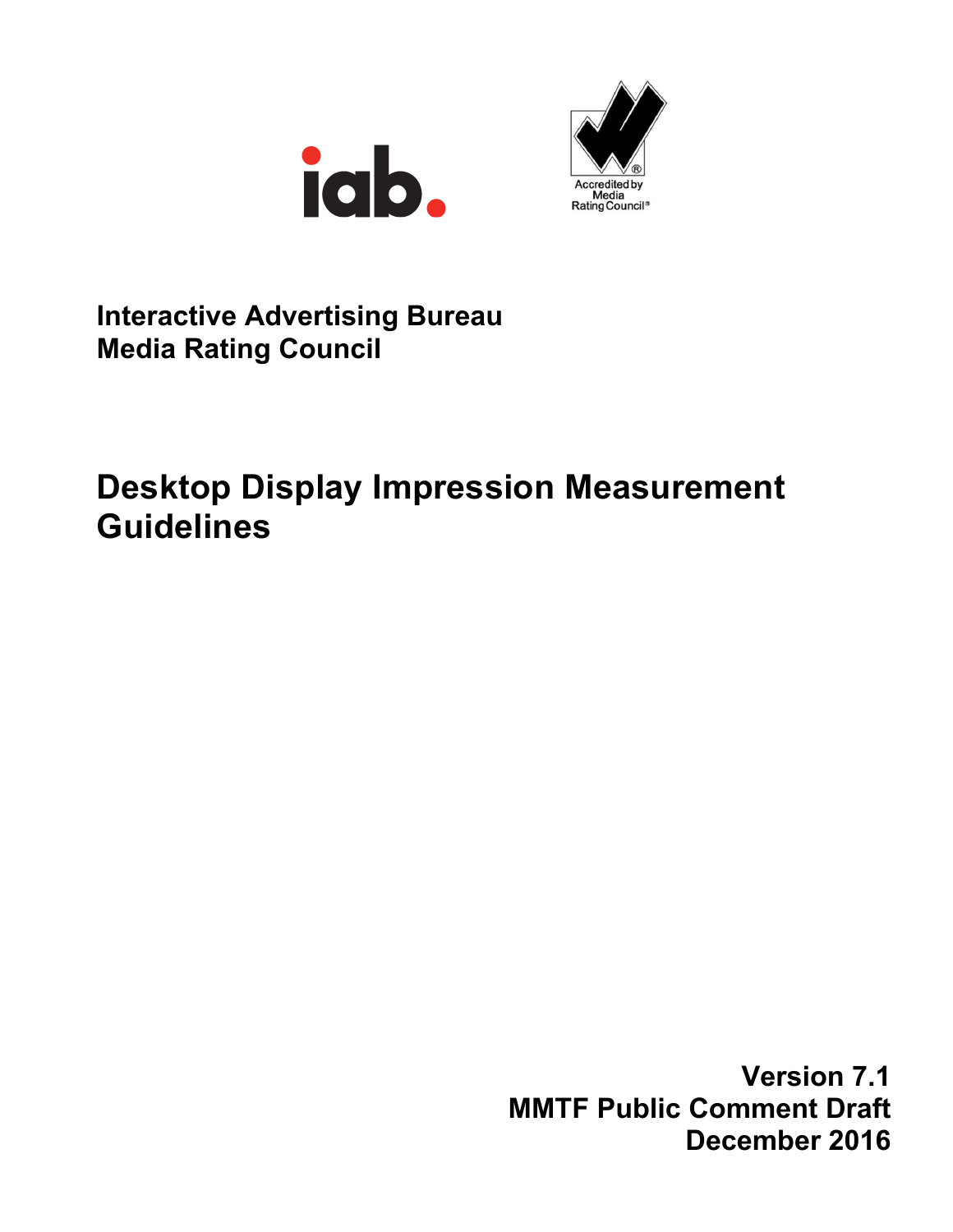#### **Background**

Consistent and accurate measurement of Internet advertising is critical for acceptance of the Internet as a marketplace and is an important factor in the growth of Internet advertising spending.

This document establishes a detailed definition for ad-impressions, which is a critical component of Internet measurement and provides certain guidelines for Internet advertising sellers (herein referred to as "media companies" or "sites") and ad serving organizations (including third-party ad servers and organizations that serve their own ads) for establishing consistent and accurate measurements.

Additionally, this document is intended to provide information to users of Internet measurements on the origin of key metrics, a roadmap for evaluating the quality of procedures applied by media companies and/or ad serving organizations, and certain other definitions of Internet measurement metrics.

The definitions included in this document and the applicable project efforts resulted from requests from the American Association of Advertising Agencies (4A's) and other members of the buying community, who asked for establishment of consistent counting methods and definitions and for improvement in overall counting accuracy.

Definitions of terms used in this document can be found in the IAB's Glossary of Interactive Terms.

#### Modernizing Measurement Task Force

The IAB formed the MMTF (Modernizing Measurement Task Force) in 2015 to serve as an advisory body that is responsible for recommending prioritization and modernization of the MRC digital measurement guidelines. This group focuses on updating and maintaining guidelines that are led by the MRC with facilitation by the IAB Tech Lab and pertains to measurement guidelines that require third party and industry oversight such as this one.

All recommended updates will be presented to and reviewed by the MMTF as well as approved by the MRC.

| Ad-iD                            | <b>FOX Networks Group</b> | <b>Mediavest Spark</b>             |
|----------------------------------|---------------------------|------------------------------------|
| <b>ADVR</b>                      | <b>FOX News Channel</b>   | Merriam-Webster / Britannica       |
| Alliance for Audited Media (AAM) | FreeWheel                 | Mobile Marketing Association (MMA) |
| Annalect                         | Google                    | Moxie                              |
| <b>Bank of America</b>           | Greentarget               | Nielsen                            |
| <b>Bidtellect</b>                | GroupM                    | Opera                              |
| BlogTalkRadio                    | Hanley Wood               | Pandora                            |
| <b>BPA Worldwide</b>             | Haymarket Media           | Pinterest                          |
| Burt                             | Hearst                    | <b>PR Council</b>                  |
| Cars.com                         | Horizon                   | <b>Publicis Media</b>              |
| <b>CBS</b> Interactive           | Hotwire                   | <b>Reuters</b>                     |
| Celtra                           | IAB.                      | TEGNA, Inc.                        |
| comScore                         | IAB Canada                | Teradata                           |
| Demand Media                     | Integral Ad Science       | Time Inc.                          |
| Digital First Media              | Jun Group                 | <b>Txt Signal</b>                  |
| Disney Interactive               | Jumpstart Auto            | Univision                          |
| Dominion Digital Media           | Leaf Group                | V12 Group                          |

#### MMTF Participants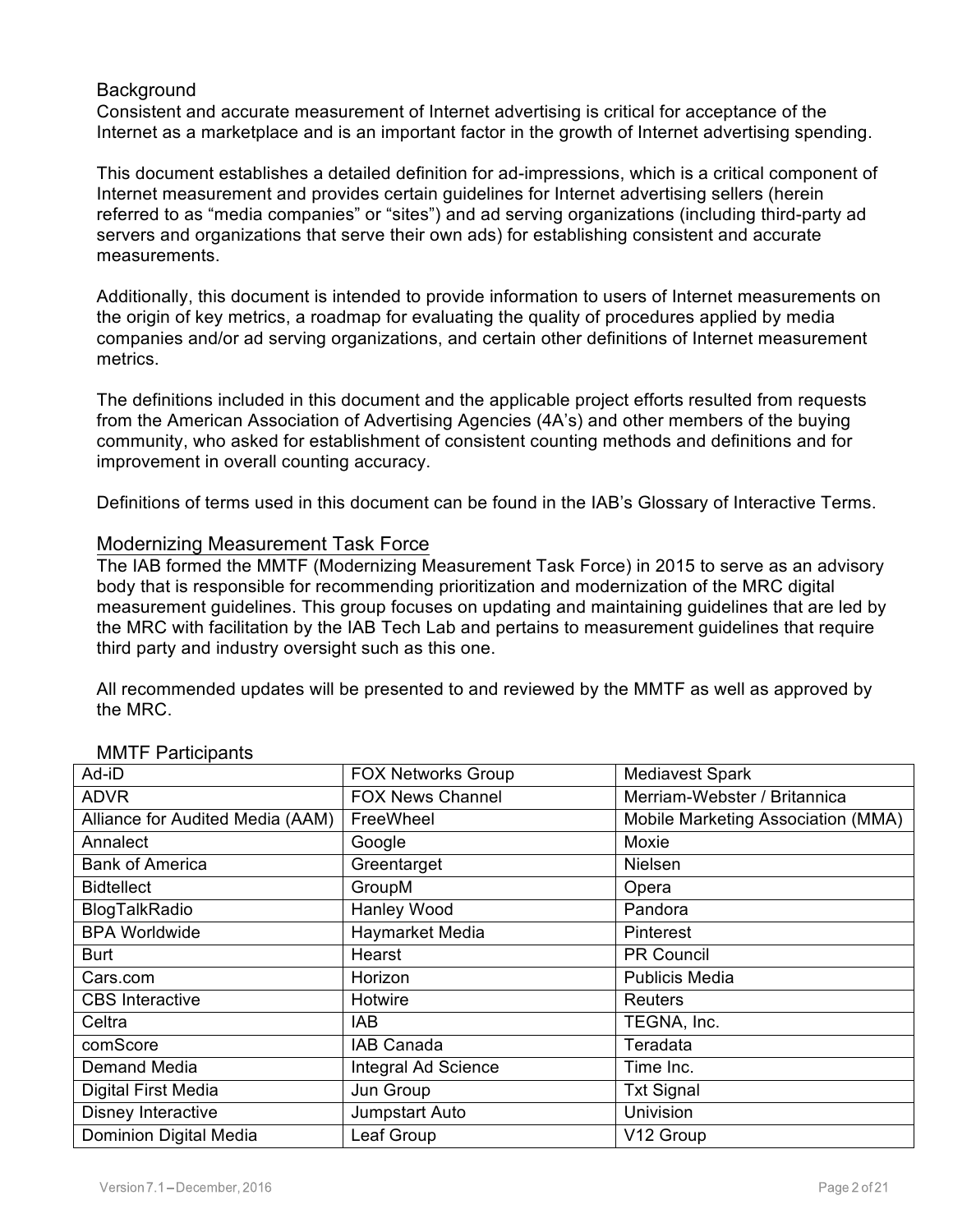| <b>DoubleVerify</b>       | LifeScript                           | <b>Visible Measures</b> |
|---------------------------|--------------------------------------|-------------------------|
| Edmunds.com               | Magna Global                         | <b>Washington Post</b>  |
| Emogi                     | <b>Management Science Associates</b> | <b>Weber Shandwick</b>  |
| <b>Enthusiast Network</b> | <b>Mansueto Ventures</b>             | WebMD                   |
| Ernst & Young             | Markit Digital                       | White Ops               |
| Eyeview                   | Mbooth                               | <b>Woven Digital</b>    |
| Flashtalking              | <b>MBWW</b>                          | Yieldmo                 |
| Foursquare                | <b>Media Rating Council</b>          | Zenith Media            |

Contact Information

For questions related to the content of this guideline, please contact:

IAB: Ilham Elkatani, Product Manager IAB Technology Lab ilham@iabtechlab.com

MRC: Ron Pinelli, Vice President Digital Research and Standards 212-972-0300 rpinelli@mediaratingcouncil.org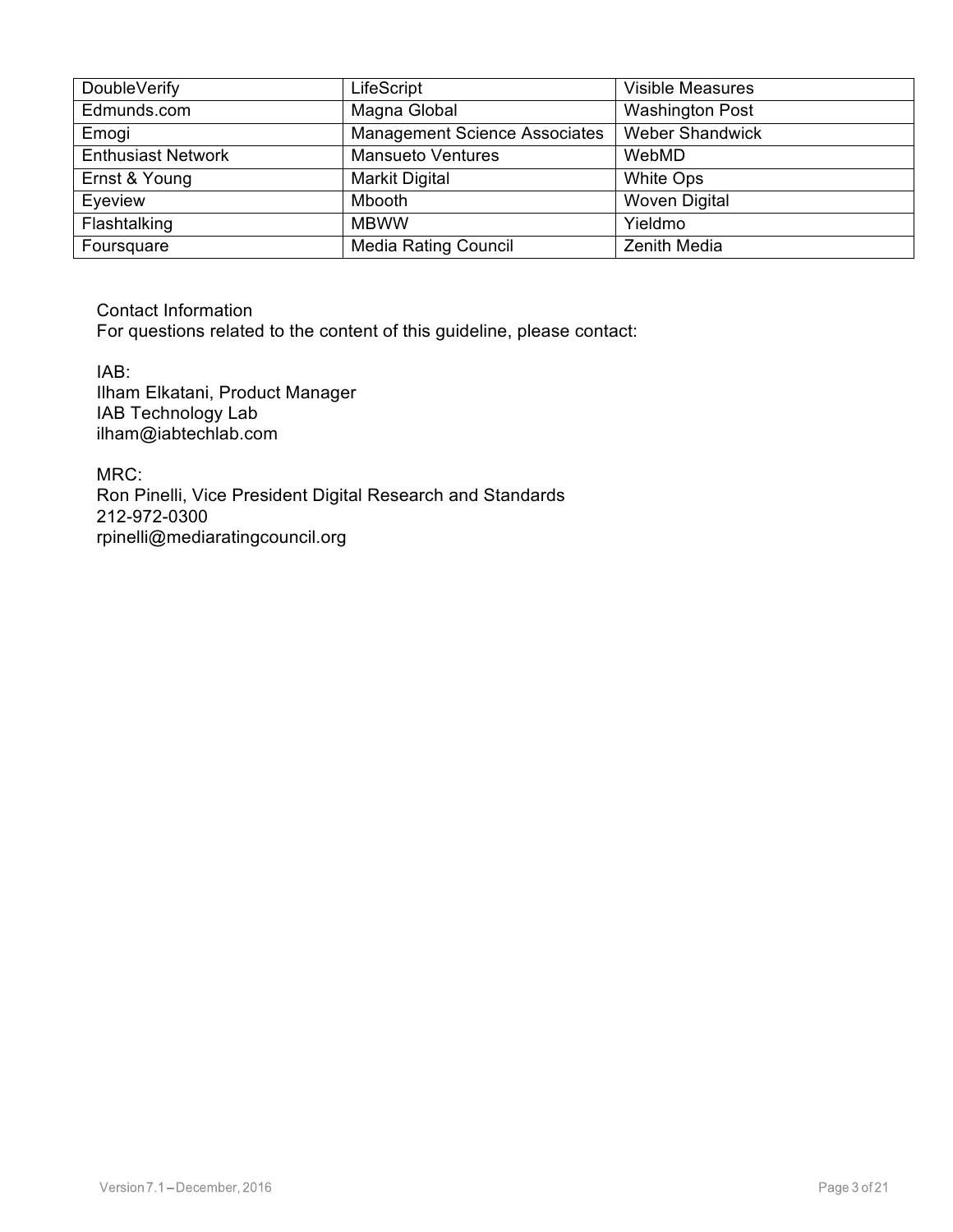## **Table of Contents**

#### **Scope and Applicability**

#### **1.0 Measurement Definitions**

- **1.1 Rendered Impressions**
- **1.2 Impression Measurement Approaches**
- **2.0 Ad Measurement Guidelines**
	- **2.1 Auto-Refresh**
	- **2.2 Pre-fetch / Pre-render**
- **2.0 Caching Guidelines**
- **3.0 Filtration Guidelines**
- **4.0 Auditing Guidelines**

**Special Auditing Guidance for Outsourced Ad-Serving Software Special Auditing Guidance for Advertising Agencies or Other Buying Organizations International Certification Recommendation**

- **5.0 General Reporting Parameters**
- **6.0 Disclosure Guidance**
- **7.0 Conclusion**
- **8.0 Who We Are**
- **APPENDIX A**
- **APPENDIX B**
- **APPENDIX C**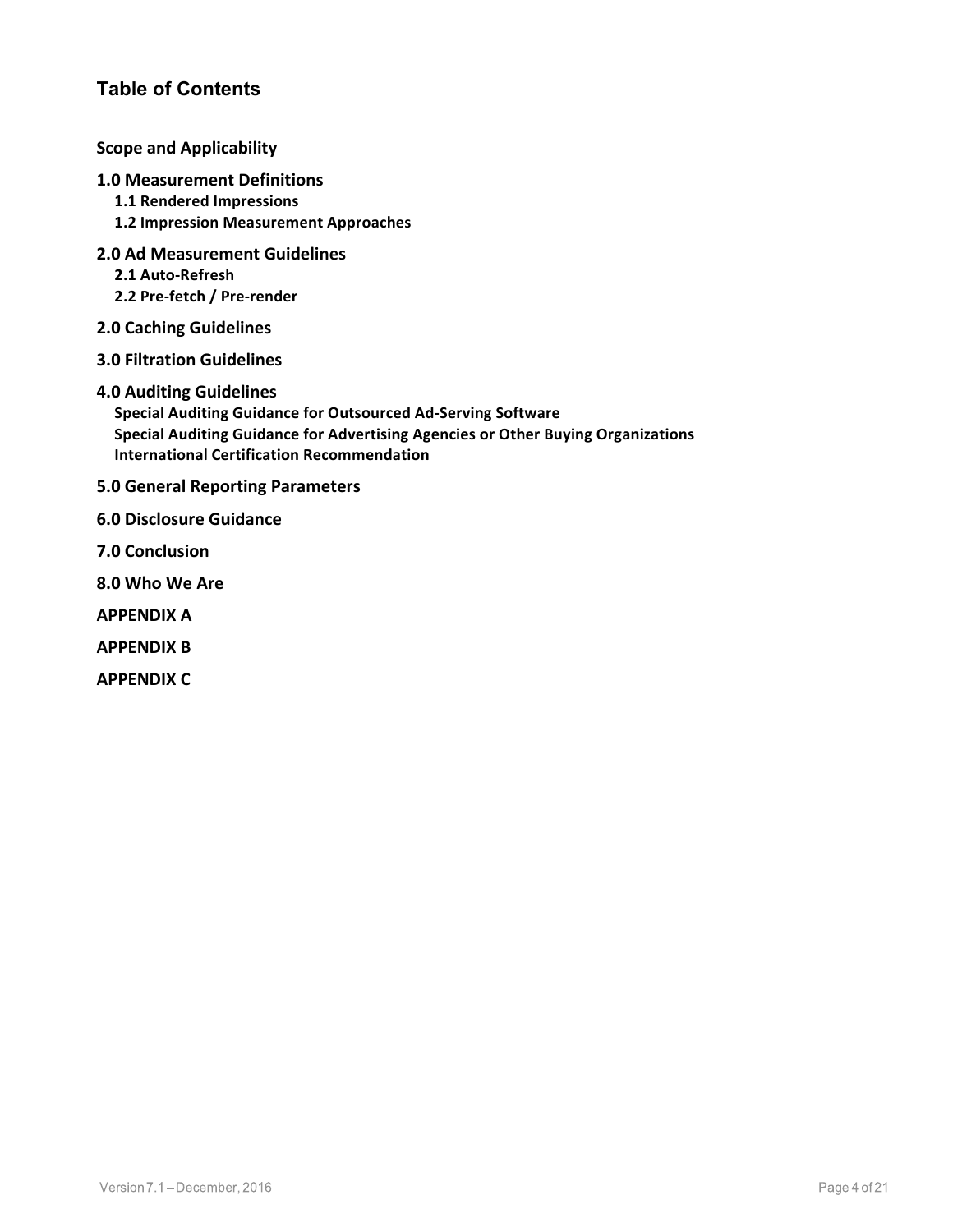### **Scope and Applicability**

These guidelines are intended to cover on-line desktop browser or browser-equivalent based display Internet activity. These guidelines include Rich Media based advertising impressions (and replace the formerly separate IAB Rich Media Measurement Guidelines) in standard web applications including e-mail, static (e.g. HTML) and dynamic (e.g. ASP) web pages that may appear in ad formats such as banners and buttons as well as interstitials and various over-the-page units such as floating ads, page take-overs, and tear-backs.

Mobile, off-line cached media and Interactive-based television were not addressed in these guidelines due to differences in infrastructure and/or delivery method. See the IAB Mobile Web and In-App Measurement Guidelines under separate cover. Also, see the *IAB Digital Video Measurement Guidelines* for further guidance on measurement of video impressions.

This document is principally applicable to Internet media companies and ad-serving organizations and is intended as a guide to accepted practice, as developed by the IAB, MRC and ARF. Additionally, Internet planners and buyers can use this document to assist in determining the quality of measurements.

#### **1.0 Measurement Definitions**

The following presents the guidance for "Rendered Impression" counting specifically applicable to Desktop Display ad measurement:

#### 1.1 Rendered Impressions

A Rendered Impression across all display marketing channels is the measurement of responses from an ad delivery system to an ad request from the user's browser, which is filtered for invalid traffic and is recorded at a point as late as possible in the process of delivery of the creative material to the user's browser. The ad must be loaded and at minimum begin to render in order to count it as a valid rendered impression.

The original intent was to set impression requirements closest to actual opportunity to see by the user (see specifics below). However, since the original publication of these guidelines, the emergence of the viewable impression (as defined in the MRC Viewable Impression Measurement Guidelines) as a separate metric has satisfied this intent.

Rendered impression measurement remains relevant at minimum as an input into viewability metrics (such as in the Measured Rate denominator) as well as a mechanism to quantify activity measured by organizations that might not be part of the advertising chain (such as non-ad-serving third-party measurement vendors).

#### 1.2 Impression Measurement Approaches

Two methods are used to deliver ad content to the user – server-initiated and client-initiated. Server initiated ad-counting uses the site's web content server for making requests, formatting and re-directing content. Client-initiated ad counting relies on the user's browser to perform these activities (in this case the term "client" refers to an Internet user's browser).

This Guideline requires ad counting to use a client-initiated approach; server-initiated ad counting methods (the configuration in which impressions are counted at the same time the underlying page content is served also known as count on decision or count on insertion) are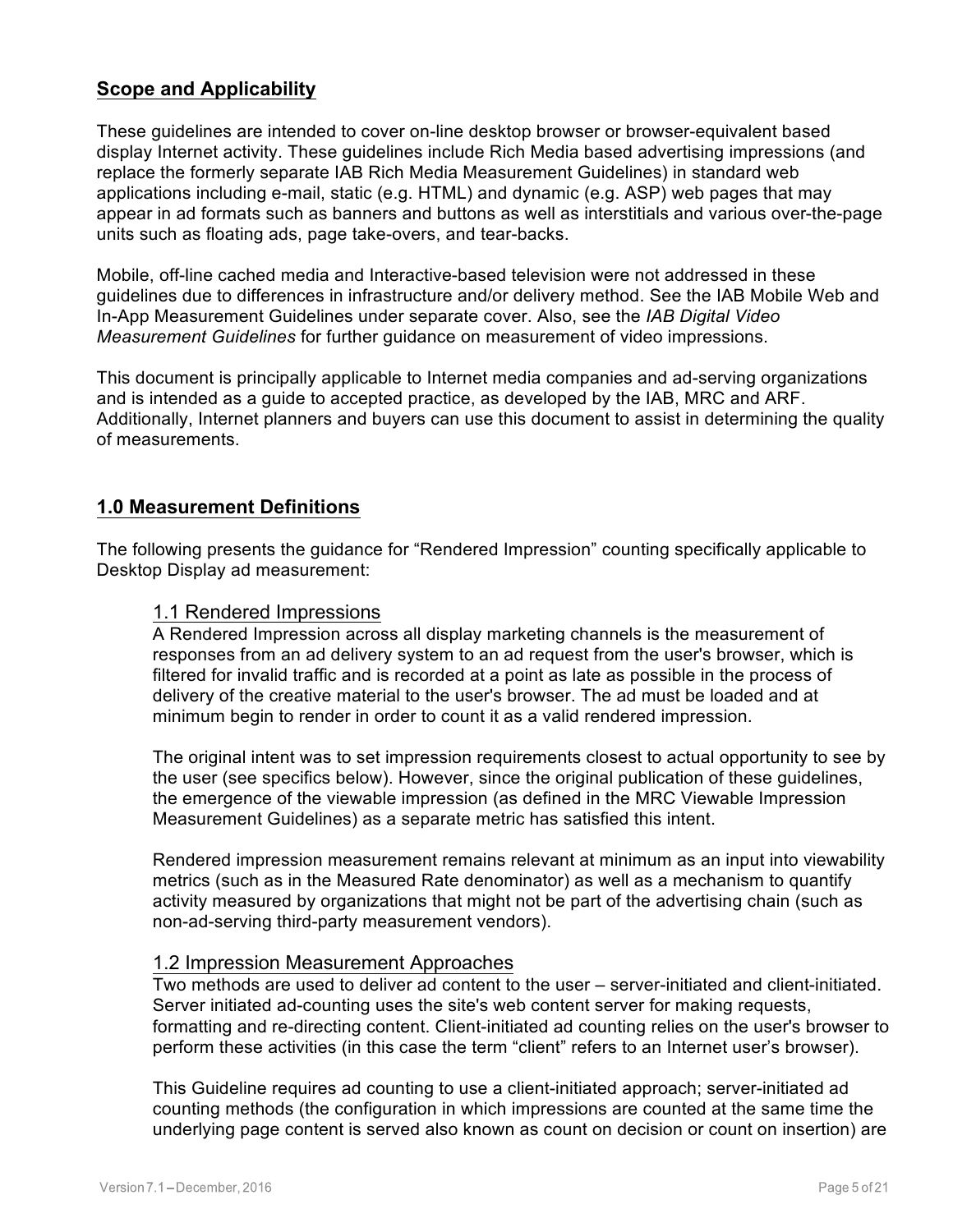not acceptable for counting rendered impressions because they are the furthest away from the user actually seeing the ad. Measurement counting may happen at the server side as long as it is initiated based on client-side events.

Rich Media Advertising is defined as advertisements with which users can interact (as opposed to solely animation) in a web page format and include creative types that require functionality not native to the browser itself to render. These advertisements can be used either singularly or in combination with various technologies, including but not limited to sound, video, or Flash, and with programming languages such as Java, JavaScript, and DHTML. Sight, sound and motion ads that can run natively, such as HTML5 creatives, are considered display ads and would be covered by the display requirements above.

In the Rich Media area, where advertising creative is more process-resource and bandwidth intensive for Internet users, servers and publishers, the number of redirects in the transaction stream can impact the accuracy of ad counting due to latency. All parties are encouraged to consider this latency when considering the structure of Rich Media serving arrangements.

## **2.0 Ad Measurement Guidelines**

The following details are key components of the Guideline:

1. A valid rendered impression may only be counted when an ad counter receives and responds to an HTTP request for a tracking asset from a client. The count must happen after the initiation of retrieval of underlying page content and only when ad content has been loaded and at minimum begins to render (see note on Tracked Ads below). Permissible implementation techniques include (but are not limited to) HTTP requests generated by <IMG>, <IFRAME>, or <SCRIPT SRC>. For client-side ad serving, the ad content itself could be treated as the tracking asset and the ad server itself could do the ad counting as long as counting does not occur until ad content has been loaded and at minimum begins to render.

Note: There will necessarily be some slight differences among measurers in the precise moment when rendering is measured as a qualification for rendered impressions. The requirements above mean that the ad content must have been loaded at the client-side and at minimum begin to render into the user interface or browser such that it can be at least partially visible (also referred to as ad injection or execution). It does not require any portion of the ad to be visible or displayed on screen. While technical limitations may preclude requiring measurement only after an ad has fully rendered, vendors are encouraged to periodically study and monitor differences between render initialization and completion.

See Appendix A for examples of different but valid implementation options for impression counting. Only those examples where counting follows ad content delivery are acceptable client-initiated measurement approaches. Implementations in which counting precedes ad content delivery are not acceptable for rendered impression measurement.

- 2. The response by the ad counter includes but is not limited to:
	- a. Delivery of a "beacon," which may be defined as any piece of content designated as a tracking asset. Beacons will commonly be in the form of a 1x1 pixel image, but the Guideline does not apply any restrictions to the actual media-type or content-type employed by a beacon response;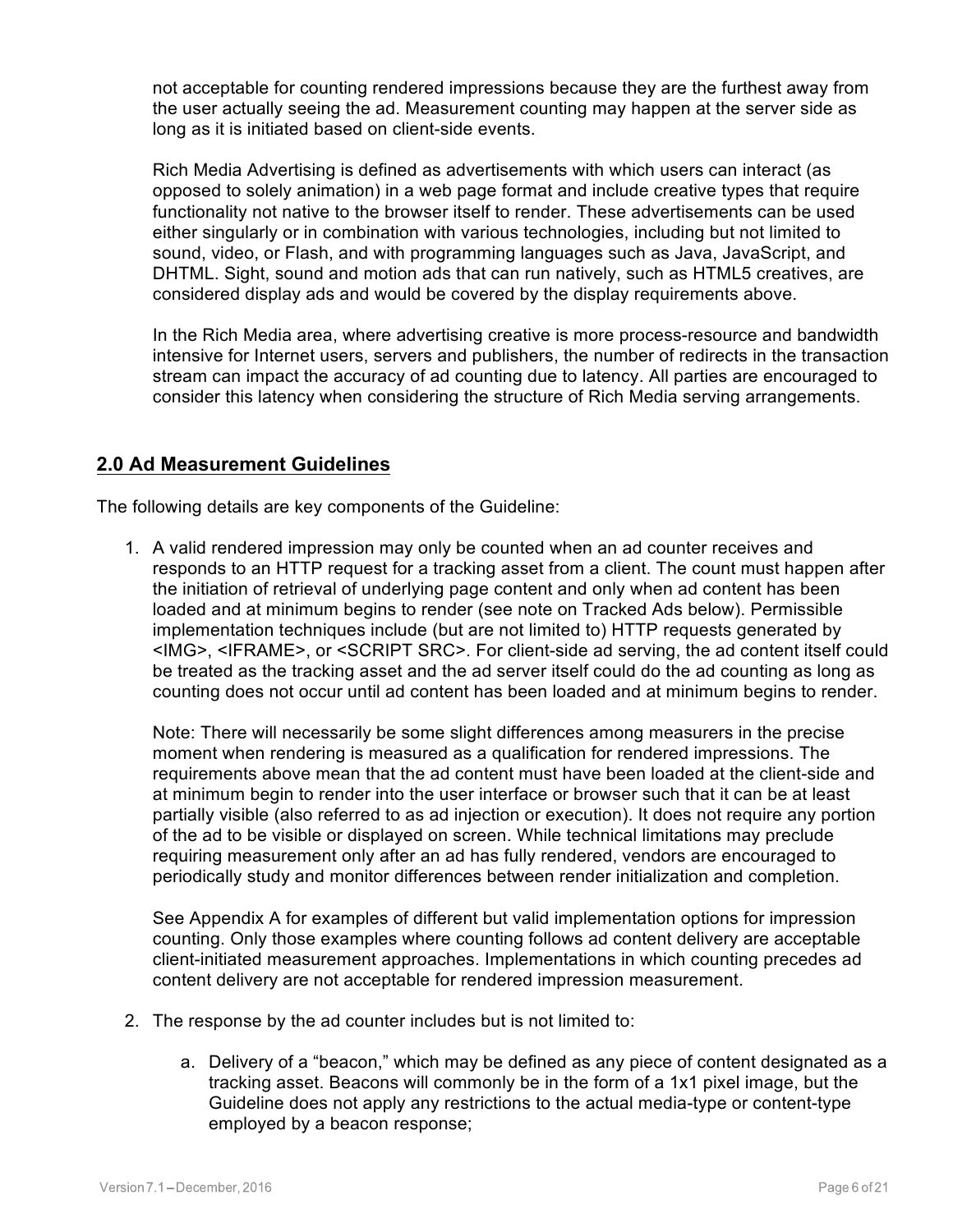- b. Delivery of a "302" redirect or HTML/JavaScript (which doubles as a tracking asset) to any location;
- c. Delivery of ad content; and
- d. Expandable Rich Media ads should be counted using the aforementioned techniques using the base impression as the benchmark (and using a client-initiated method). Further activity, such as expansion of the ad upon mouse-over, can be counted as part of other measured activity, but should be segregated from the original base rendered impression count.
- 3. Measurement of any ad delivery may be accomplished by measuring the delivery of a tracking asset associated with the ad as long as counting does not occur until ad content has been loaded and at minimum begins to render. Over-the-page ads and transitional ads should be tagged such that the Rich Media provider should count the ad only when it is played.
- 4. If a browser or operating system is not Flash capable, the user has disabled Flash functionality, or in other cases where the browser is incapable of loading the original intended creative due to its Rich Media contents, the Rich Media advertisements are not loadable. In these cases, the Rich Media provider must make default creatives available for the serving process (non-Flash, backup/default creatives that do not require any external functionality to render). These default creative impressions should be counted; however, for reporting purposes, they must also be segregated from the Rich Media impressions (intended Rich Media impressions that were not delivered via Rich Media). Transitional or over-the-page ads do not require a default creative.

The party hosting and serving Rich Media assets should offer the opportunity for other organizations in the transaction stream to track Rich Media versus default ad activity. Measurement organizations must track this information. Direct knowledge of which creative was served and rendered, and segregated reporting based on that are requirements of Rich media measurement.

Certain Rich Media vendors allow the ability to insert ad delivery tracking information, from downstream publishers or ad-servers into their ad tags. This type of coordination, which facilitates consistency of counting procedures, is encouraged and acceptable under these Guidelines.

5. The ad counter must employ techniques to minimize the potential of caching. See section 2 of this document entitled Caching Guidelines for further information.

#### Tracked Ads

A measurement vendor may elect to measure and report the number of ads where measurement was initiated. These ads (referred to herein as Tracked Ads; alternate labeling may apply) must adhere to the requirements above (including client-initiated counting and cache controls) except that they can be counted when a vendor's measurement assets have fully downloaded and initiated, but prior to ad content loading and rendering. This metric should not be labeled as a Rendered Impression, but will assist both buyers and sellers in addressing rendering issues (by providing a means to ascertain un-rendered impressions) and support the transparency needed by organizations that track ads whether they render or not such as organizations that might not be part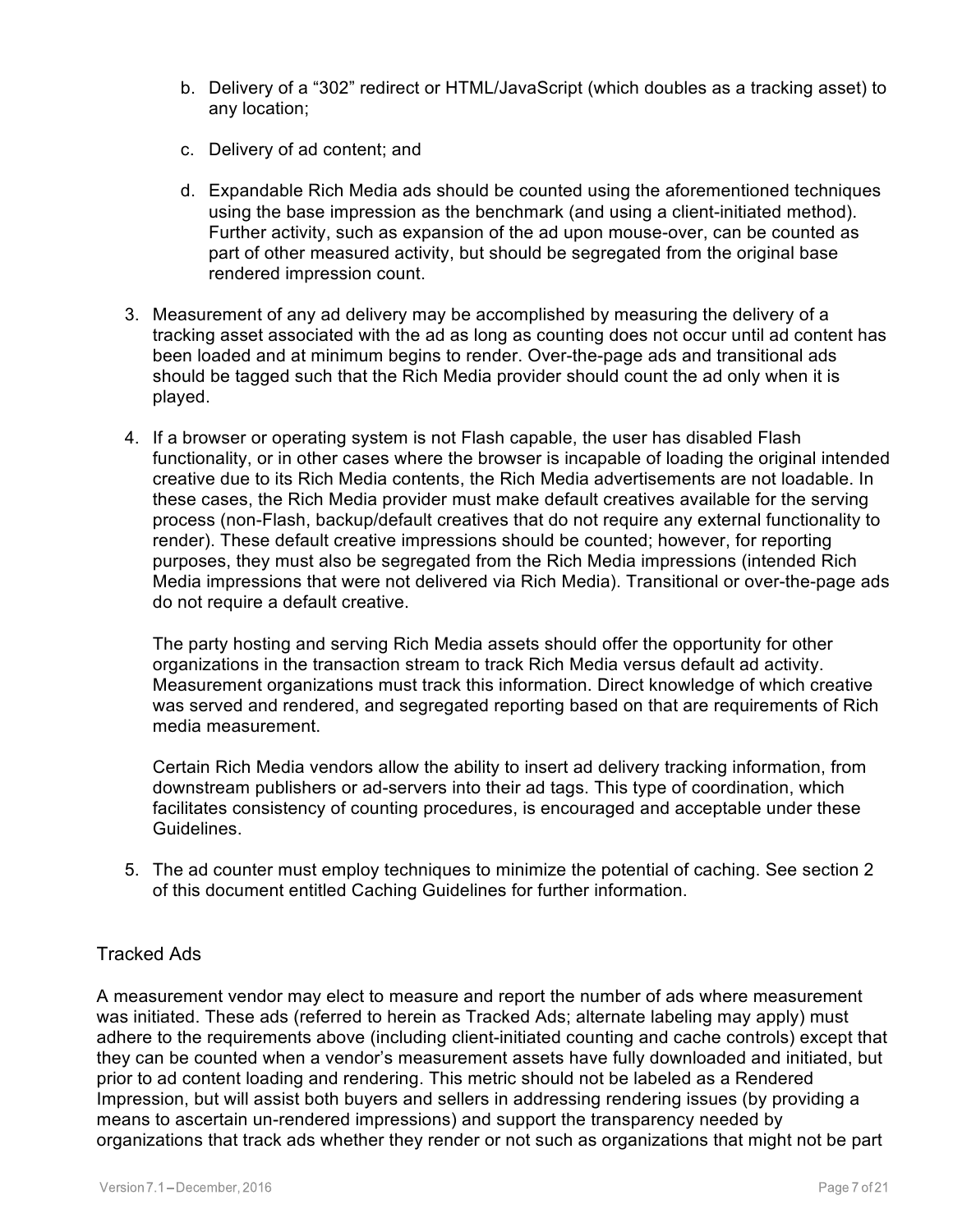of the advertising chain (e.g., non-ad-serving third-party measurement vendors). Such measurement and reporting is allowable under these guidelines with proper disclosure and reporting in conjunction with qualified Rendered Impressions.

To foster consistency in measurement and among all the parties in the transaction stream (and similar to guidance in the IAB Click Measurement Guidelines), the development of periodic and detailed reporting using a unique identifier, a unique numeric or alphanumeric string associated with the transaction, is encouraged (although not required at this time). This unique identifier is intended to assist in investigation or auditing, and is not necessarily intended for use beyond these internal purposes. A unique identifier should be considered when measuring and reporting Tracked Ads along side Rendered Impressions as well as other metrics outside this scope of this document (such as Ad Requests and Viewable Impressions) in order to foster a one-to-one relationship between these metrics.

#### 2.1 Auto-Refresh

Auto-Refresh refers to the action of serving or changing advertising or content in an automatic manner. Auto-Refresh can be set directly by a user (user initiated) or set by a site without user interaction (site initiated).

Website content owners generally directly control the use of site initiated Auto-Refresh. External parties have significantly less ability to detect, measure and report on Auto-Refresh accurately, especially when using ad centric measurement approaches. As such, content owners or media seller organizations are encouraged to disclose the use of site initiated Auto-Refresh including parameters, settings and relative volumes or otherwise make this information available for use by measurement organizations (such as by being passed as part of data transmissions) consistent with the MRC Digital Advertising Measurement Technical and Transparency Best Practices (Appendix D).

Measurement organizations are required to collect and utilize site initiated Auto-Refresh information disclosed or passed by content owners or media seller organizations. Measurement organizations are encouraged to develop techniques to detect and estimate site initiated Auto-Refresh if not otherwise disclosed or passed.

To the extent known by measurement organizations, the presence of site initiated Auto-Refresh should be disclosed to users of measurement data including the parameters and settings surrounding Auto-Refresh. Further, site initiated Auto-Refresh should utilize reasonable rates for the associated content type (sports site, news site, stock tickers, etc.) and include segregated disclosure of the Auto-Refresh counts if they are material to total impressions by campaign. User initiated Auto-Refresh is counted as a normal advertising impression.

See the *IAB Digital Video Measurement Guidelines* for further discussion of measurement and reporting issues related to Auto-Refresh.

#### 2.2 Pre-fetch / Pre-render

Pre-fetch refers to a request for and caching of Internet content by an application that occurs prior to, but in anticipation of, the request for the content by a user. Pre-rendering is a similar, but more aggressive technique, where actual page elements and even complete pages may be loaded in a browser prior to a user navigating to a page. Such requests (Pre-fetch and Pre-render) are generally made for the purpose of speeding content access (due to the in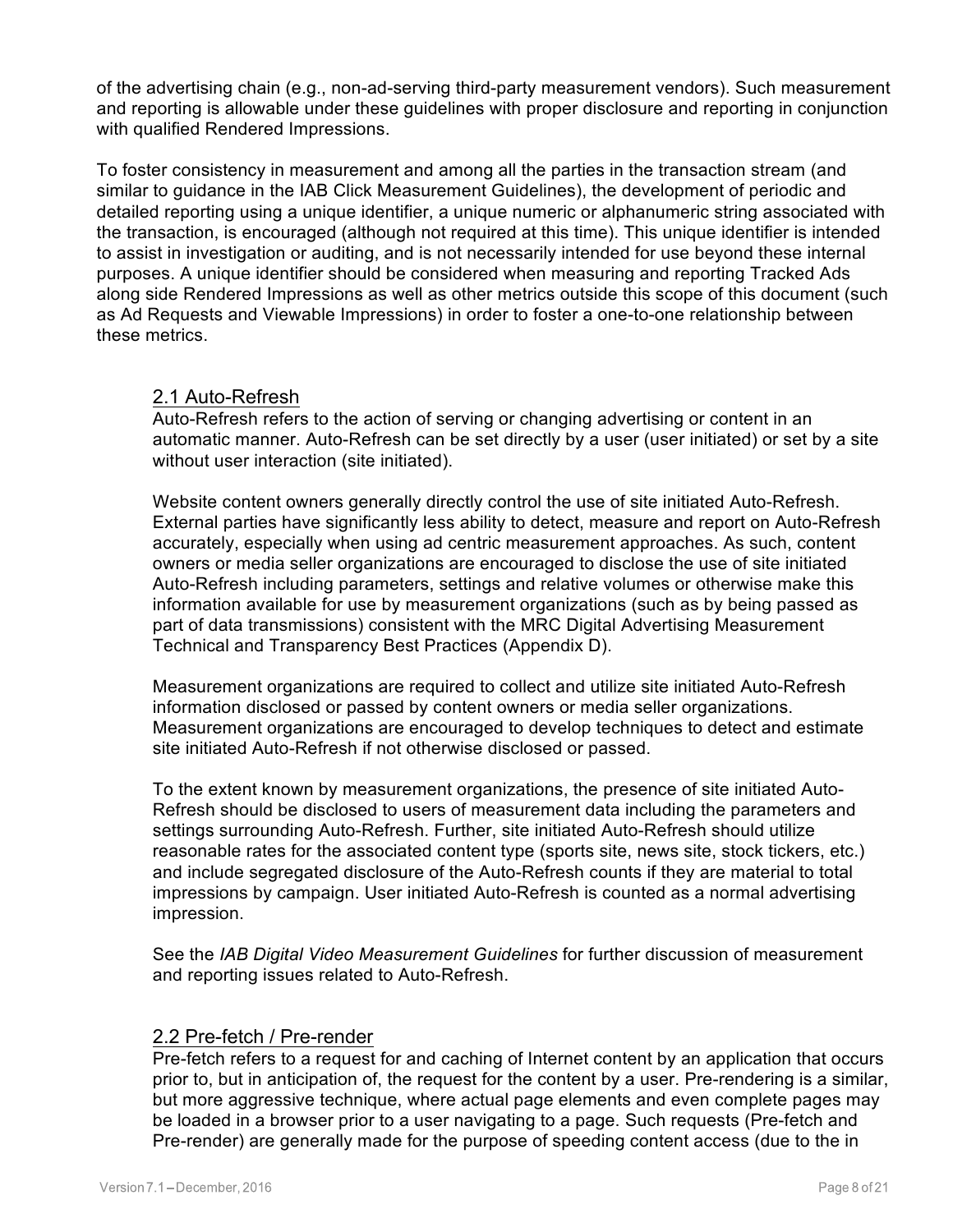advance caching process) if and when the content is actually requested by the user.

As discussed throughout this document, a valid impression count must happen after the initiation of retrieval of underlying page content and only when ad content has been loaded and at minimum begins to render. As such, Pre-fetch and Pre-render requests do not qualify for measurement as a valid impression unless ad content has been loaded and at minimum begins to render in response to a request by a user.

While Tracked Ads do not require ad content to render prior to measurement, this metric should still account for Pre-render situations to account for situations where a user did not navigate to a page.

Content owners or media seller organizations are encouraged to disclose the use of Prefetch and Pre-render requests (such as via self-announcing) consistent with the MRC Digital Advertising Measurement Technical and Transparency Best Practices (Appendix D). Measurement organization are encouraged to implement counting methodologies in such a way as to not subject the measurement events to being Pre-fetched or Pre-rendered to reduce or eliminate reliance on self-announcing.

#### Other Ad-Impression Considerations

Invalid Traffic Filtration guidelines are presented later in this document. Appropriate filtration of invalid Traffic is critical to accurate measurement of rendered impressions.

Media companies and ad serving organizations should fully disclose their rendered impression recording process to buyers and other users of the rendered impression count data.

#### **3.0 Caching Guidelines**

In some cases an ad can be rendered from a device's cache, and there is a risk that the client or server will not record the Rendered Impression. Advertising instances should be counted across all ad request activity, regardless of whether the advertising or application functionality has been stored in cache. Accordingly, if cache techniques can impact Rendered Impression counting, cache-busting techniques should be employed and are required for all sites and ad-serving organizations. The following techniques are required:

- 1. The ad counter should employ standard (HTTP) headers on the response, in order to minimize the potential of caching a time-sensitive advertisement. These standard headers must include:
	- Expiry
	- Cache-Control
- 2. Unique String assignment techniques (such as random number or date/timestamp append with sufficient granularity) to identify unique serving occurrences of pages/ads.

Publishers and ad serving organizations should fully disclose their cache busting techniques to buyers and other users of their data.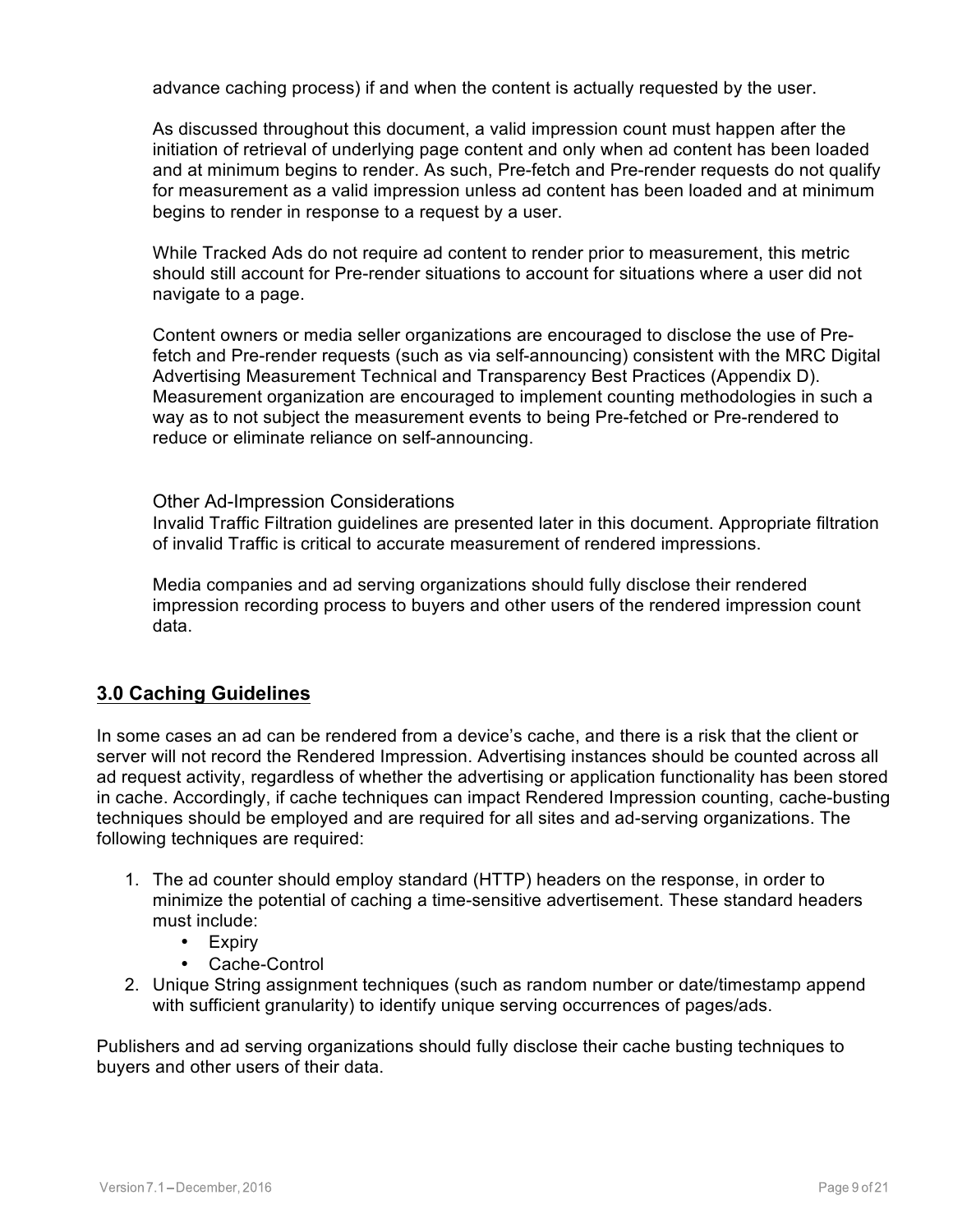## **4.0 Filtration Guidelines**

Filtration of site or ad-serving transactions to remove invalid activity is highly critical to accurate, consistent counting. All metrics subject to audit by MRC will be expected to comply with the MRC's Invalid Traffic and Filtration Guidelines Addendum. This includes impression metrics, which should be filtered for known General Invalid Traffic as required by those guidelines. Furthermore, application of Sophisticated Invalid Traffic detection processes is strongly encouraged for monetized traffic.

## **5.0 Auditing Guidelines**

General – Third-party independent auditing is encouraged for all ad-serving applications used in the buying and selling process. This auditing is recommended to include both counting methods and processing/controls as follows:

- 1. Counting Methods: Independent verification of activity for a defined period. Counting method procedures generally include a basic process review and risk analysis to understand the measurement methods, analytical review, transaction authentication, validation of filtration procedures and measurement recalculations. Activity audits can be executed at the campaign level, verifying the activity associated with a specific ad creative being delivered for performance measurement purposes.
- 2. Processes/Controls: Examination of the internal controls surrounding the ad delivery, recording and measurement process. Process auditing includes examination of the adequacy of site or ad-server applied filtration techniques.

Although audit reports can be issued as infrequently as once per year, some audit testing should extend to more than one period during the year to assure internal controls are maintained. Audit reports should clearly state the periods covered by the underlying audit testing and the period covered by the resulting certification.

US Certification Recommendation – All ad-serving applications used in the buying and selling process are recommended to be certified as compliant with these guidelines at minimum annually. This recommendation is strongly supported by the 4A's and other members of the buying community, for consideration of measurements as "currency."

#### Special Auditing Guidance for Outsourced Ad-Serving Software

Ad serving organizations that market ad-serving/delivery software to publishers for use on the publisher's IT infrastructure (i.e. "outsourced") should consider the following additional guidance:

- 1. The standardized ad-serving software should be certified on a one-time basis at the adserving organization, and this certification is applied to each customer. This centralized certification is required at minimum annually.
- 2. Each customer's infrastructure (and any modifications that customer has made to the adserving software, if any) should be individually audited to assure continued functioning of the software and the presence of appropriate internal controls. Processes performed in the centralized certification applicable to the outsourced software are generally not re-performed. The assessment of customer internal controls (and modifications made to outsourced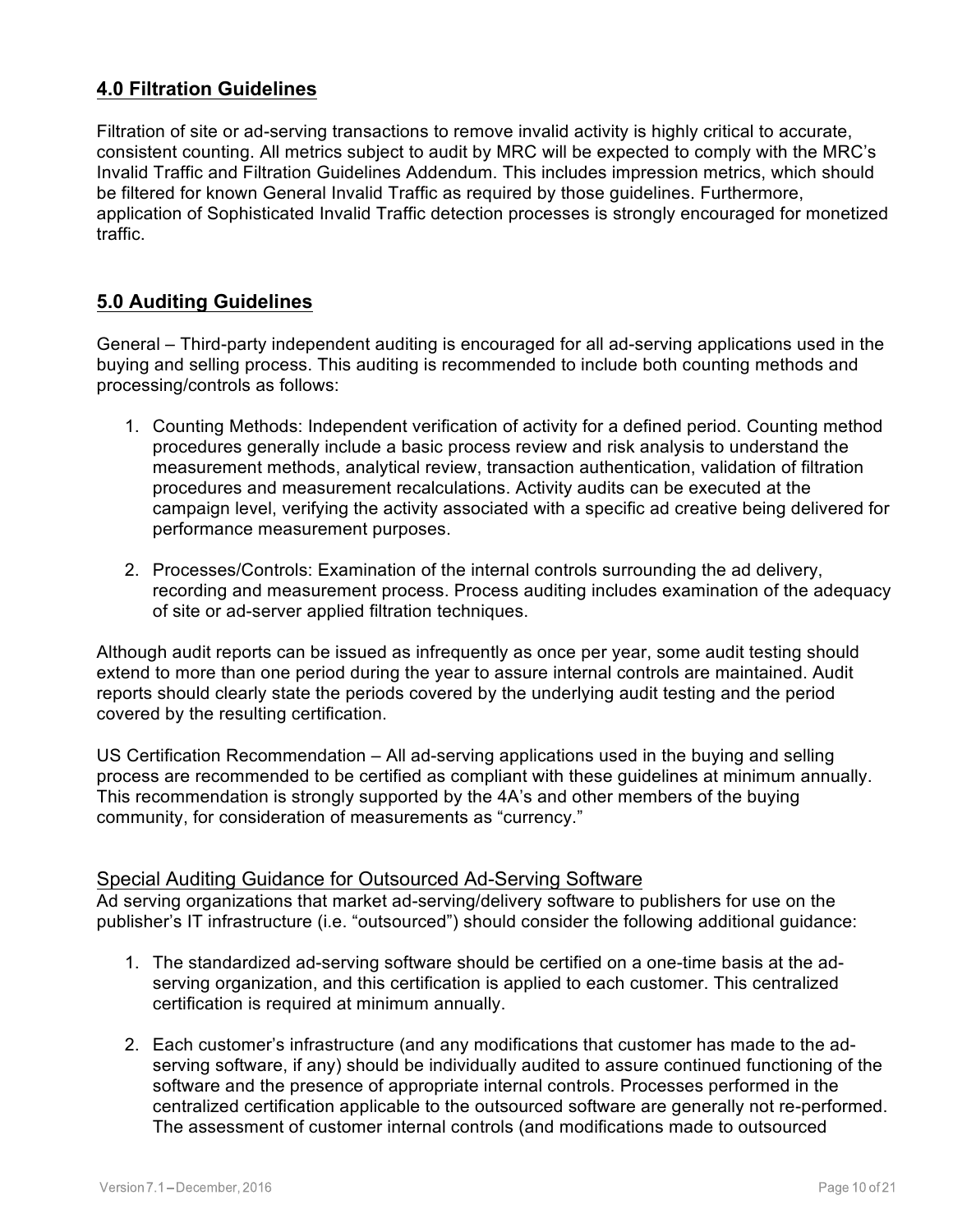software, if any) is also recommended to be at minimum an annual procedure.

These certification procedures are only necessary for outsource clients who wish to present their measurements for use by buyers.

Special Auditing Guidance for Advertising Agencies or Other Buying Organizations If buying organizations modify or otherwise manipulate measurements from certified publishers or ad-servers after receipt, auditing of these activities should be considered.

There are, in addition to MRC, a number of other certifiers and types and levels of certification are available to ad serving organizations.

#### International Certification Recommendation

The IAB, and MRC encourage non-U.S. measurers of activity to adopt the practices spelled out in these guidelines. While certification regimes may vary on a country-by-country basis, we encourage measurers to be audited for compliance annually by independent, third-party auditing organizations.

#### **6.0 General Reporting Parameters**

General reporting parameters (dayparts, weekparts, time zones, etc.) provide for consistency and comparability. These should be based on the logical application of information about the usage patterns of the medium.

In order to provide for more standardization in Internet Measurement reporting, the following general reporting parameters are recommended (although not explicitly required). Note that these are only several of the possible reporting parameters that may be used. If parameters in addition to these are reported, similar rules should be defined and applied

Day — 12:00 midnight to 12:00 midnight

Time Zone – Full disclosure of the time-zone used to produce the measurement report is required. It is preferable, although not a current compliance requirement, for certified publishers or ad-servers to have the ability to produce audience reports in a consistent time-zone so buyers can assess activity across measurement organizations. For US-based reports it is recommended that reports be available on the basis of the Eastern time-zone, for non US-based reports this is recommended to be GMT.

Week — Monday through Sunday

Weekparts — M-F, M-Sun, Sat, Sun, Sat-Sun

Month – Three reporting methods: (1) TV Broadcast month definition. In this definition, the Month begins on the Monday of the week containing the first full weekend of the month, (2) 4-week periods – (13 per year) consistent with media planning for other media, or (3) a calendar month. For financial reporting purposes, a month is defined as a calendar month.

*Additional Recommendation: Dayparts – Internet usage patterns need further analysis to determine effective and logical reporting day parts. We encourage standardization of this measurement parameter.*

Location – If information about the geographic location of the users is collected and reported, any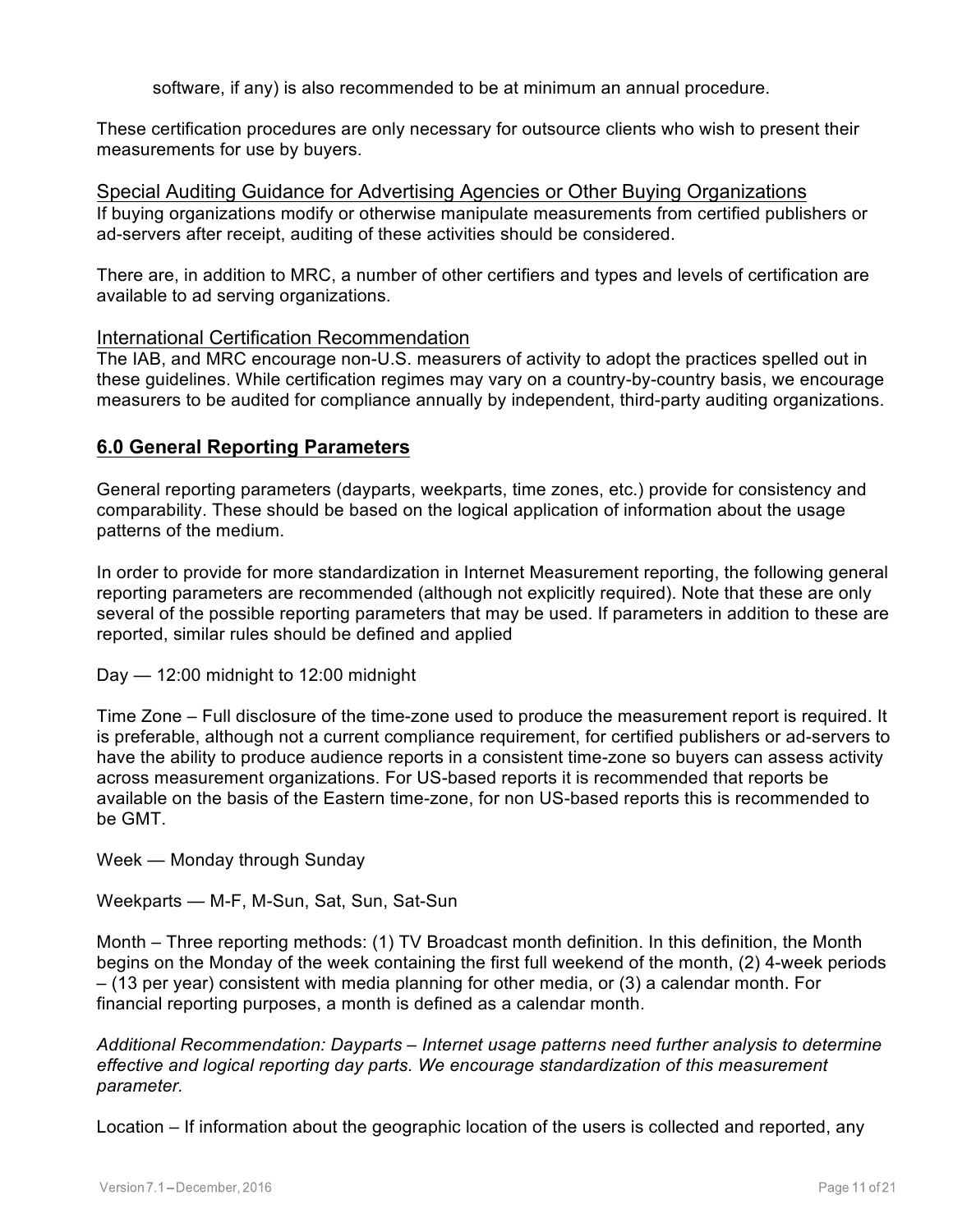limitations to the methods used should be disclosed. Location measurement and disclosure should be consistent with MRC location-based advertising guidance where applicable.

## **7.0 Disclosure Guidance**

Media companies and ad serving organizations should disclose their rendered impression recording process to buyers and other users of the rendered impression count data via a description of methodology and other supplemental materials. An organization's methodology for accumulating advertising measurements should be described to users of the data. Specifically, the nature of measurements, methods of sampling used (if applicable), data collection methods employed, data editing procedures or other types of data adjustment or projection, calculation explanations, reporting standards (if applicable), reliability of results (if applicable) and limitations of the data should be included in the disclosure.

The following presents examples of the types of information disclosed.

#### Nature of Mobile Advertising Measurements

- Name of Property, Domain, Site, Application (if applicable) Included in the Measurement
- Name of Measurement Report
- Type of Measurements Reported
	- o Time Periods Included
	- o Days Included
	- $\circ$  Basis for Measurement (including basis for determining ad rendering where applicable)
	- o Geographic Areas
	- o Significant Sub-Groupings of Data
		- Demographic categories
- Formats of Reported Data
- Special Promotions Impacting Measurements (where applicable)
- Nature of Auditing Applied and Directions to Access to Audit Report
	- Sampling/Projections Used
		- o Sampling Methods
		- o Explanation of Projection Methods

#### Data Collection Methods Employed

- Method of Data Collection
	- o Cache Busting Techniques Employed
	- $\circ$  Logging Method (including method(s) for determining that ad is loaded and at minimum begins to render prior to counting)
	- o Logging Frequency (frequency and batching parameters)
	- o Logging Capture Point (place in measurement transaction)
- Types of Data Collected
	- o Contents of Log Files
- Procedures to Detect and Report Pre-fetch/Pre-render as well as Auto-Play/Auto-Refresh (where applicable)
- Contacts with Users (if applicable)
- Research on Accuracy of Basic Data
	- o Latency Estimates
- Rate of Response (if applicable)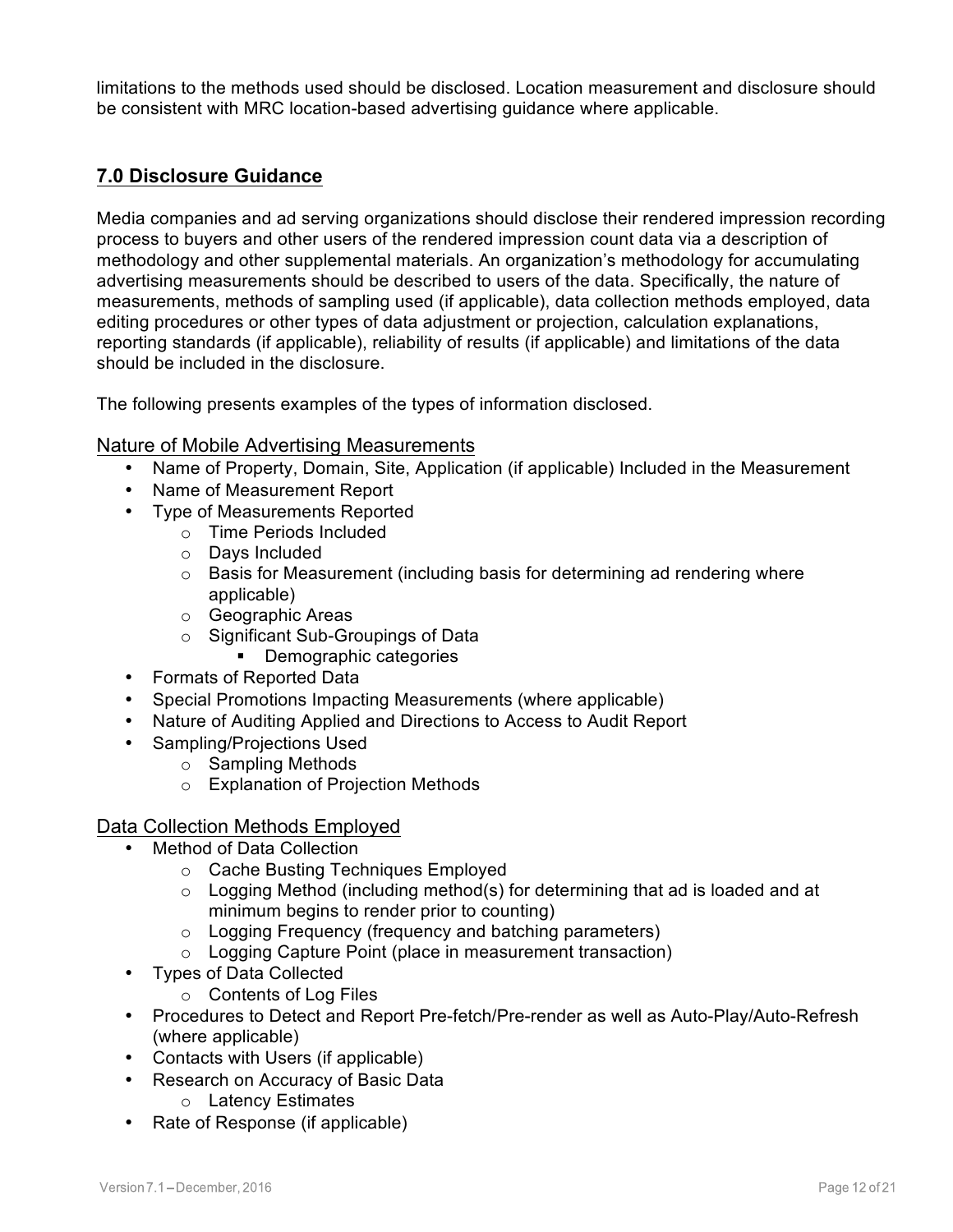#### Editing or Data Adjustment Procedures

- Checking Records for Completeness
- Consistency Checks
- Accuracy Checks
- Rules for Handling Inconsistencies
- Circumstances for Discarding Data
- Filtration Procedures (considering IVT Addendum controls over protecting IVT techniques)
- Handling of Partial Data Records
	- o Ascription Procedures (if used or applicable)

#### Computation of Reported Results

- Description of How Estimates are Calculated
	- o Illustrations are desirable
- Weighting Techniques (if applicable)
- Verification or Quality Control Checks in Data Processing Operations
- Pre-Release Quality Controls
- Reprocessing or Error Correction Rules

#### Reporting Standards (if applicable)

• Requirements for Inclusion in Reports, Based on Minimum Activity Levels

#### Reliability of Results

• Sampling Error (if applicable)

Data retention rules (to make customers aware of the data retained in case of reprocessing)

• Maintaining sufficient data or processes that allow for audit trail

#### Limitations on Data Use

- Non-sampling Error
- Errors or Unusual Conditions Noted in Reporting Period
- Limitations of Measurements

#### **8.0 Conclusion**

This document represents the combined effort of the IAB MMTF, the project participants, and MRC to bring consistency and increased accuracy to Internet measurements. We encourage adoption of these guidelines by all organizations that measure Internet activity and wish to have their measurements included for consideration by buyers.

## **9.0 Who We Are**

#### Interactive Advertising Bureau (IAB)

The Interactive Advertising Bureau (IAB) empowers the media and marketing industries to thrive in the digital economy. It is comprised of more than 650 leading media and technology companies that are responsible for selling, delivering, and optimizing digital advertising or marketing campaigns. Together, they account for 86 percent of online advertising in the United States. Working with its member companies, the IAB develops technical standards and best practices and fields critical research on interactive advertising, while also educating brands, agencies, and the wider business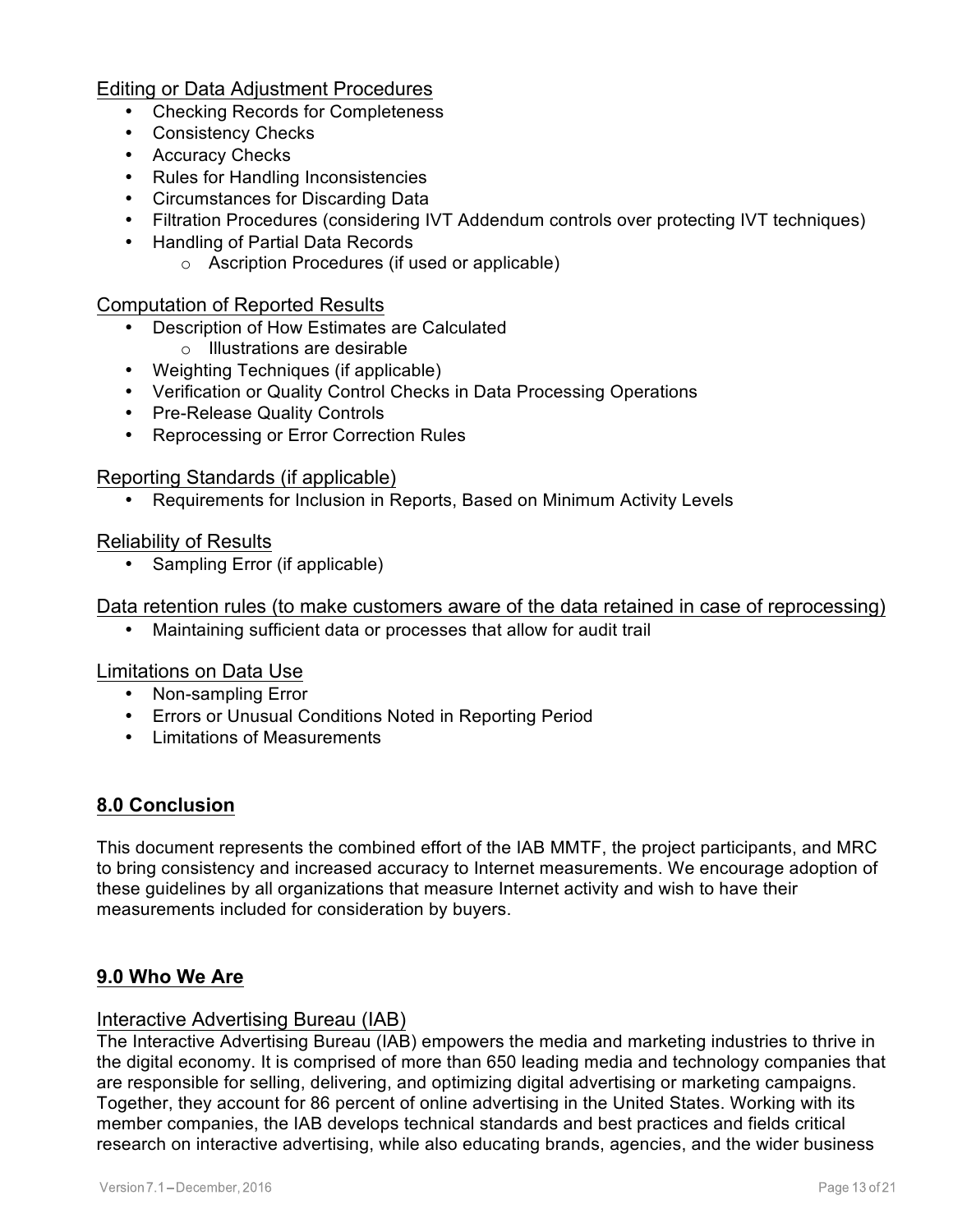community on the importance of digital marketing. The organization is committed to professional development and elevating the knowledge, skills, expertise, and diversity of the workforce across the industry. Through the work of its public policy office in Washington, D.C., the IAB advocates for its members and promotes the value of the interactive advertising industry to legislators and policymakers. There are 42 IABs licensed to operate in nations around the world and one regional IAB, in Europe. Founded in 1996, the IAB is headquartered in New York City and has a West Coast office in San Francisco.

#### Media Rating Council (MRC)

The Media Rating Council is a non-profit industry association established in 1963 comprised of leading television, radio, print and digital media companies, as well as advertisers, advertising agencies and trade associations, whose goal is to ensure measurement services that are valid, reliable and effective. Measurement services desiring MRC accreditation are required to disclose to their customers all methodological aspects of their service; comply with the MRC Minimum Standards for Media Rating Research as well as other applicable industry measurement guidelines; and submit to MRC-designed audits to authenticate and illuminate their procedures. In addition, the MRC membership actively pursues research issues they consider priorities in an effort to improve the quality of research in the marketplace. Currently approximately 110 research products are audited by the MRC. Additional information about MRC can be found at www.mediaratingcouncil.org.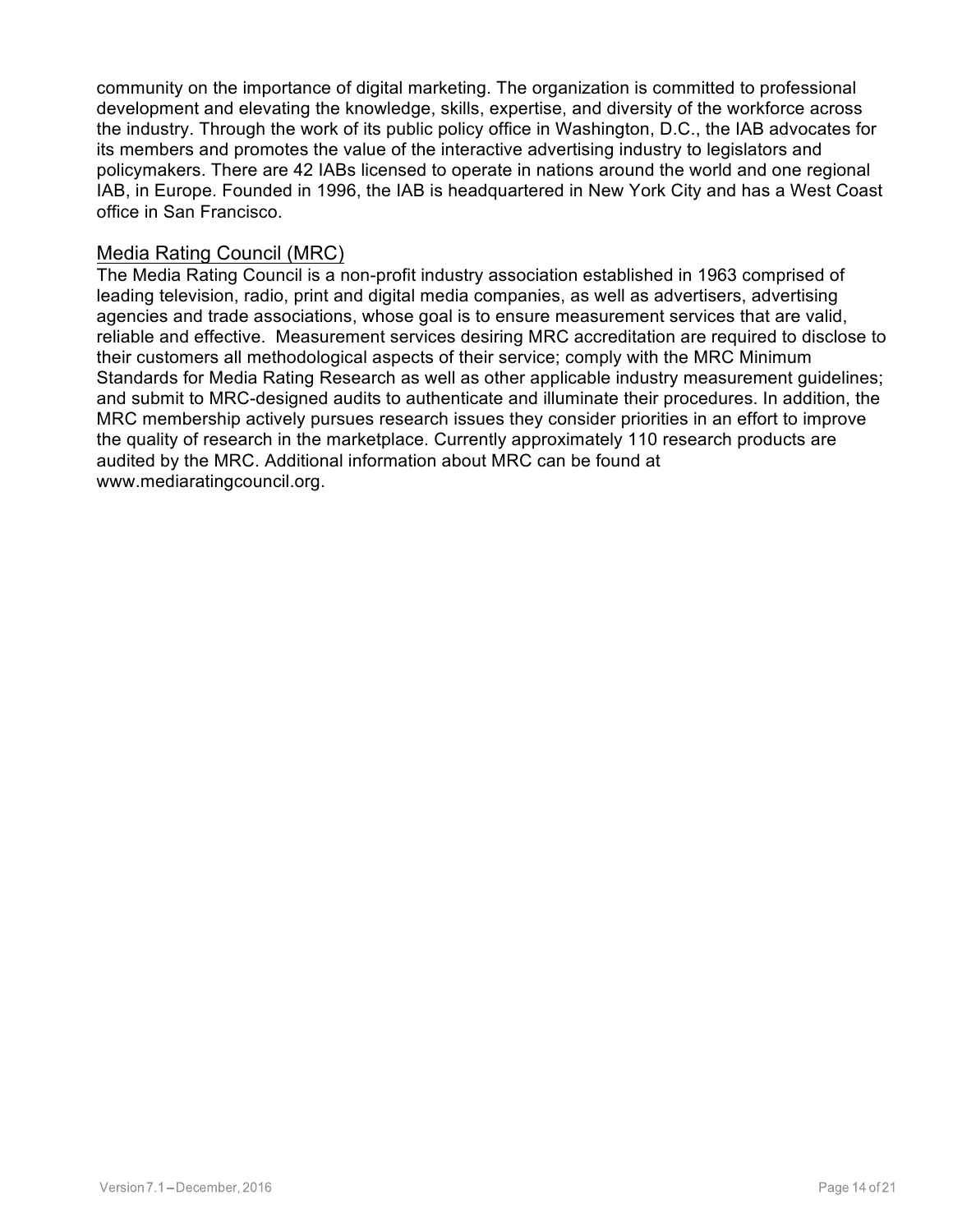## **APPENDIX A**

Figures – Different but Valid Implementation Options for Impressions

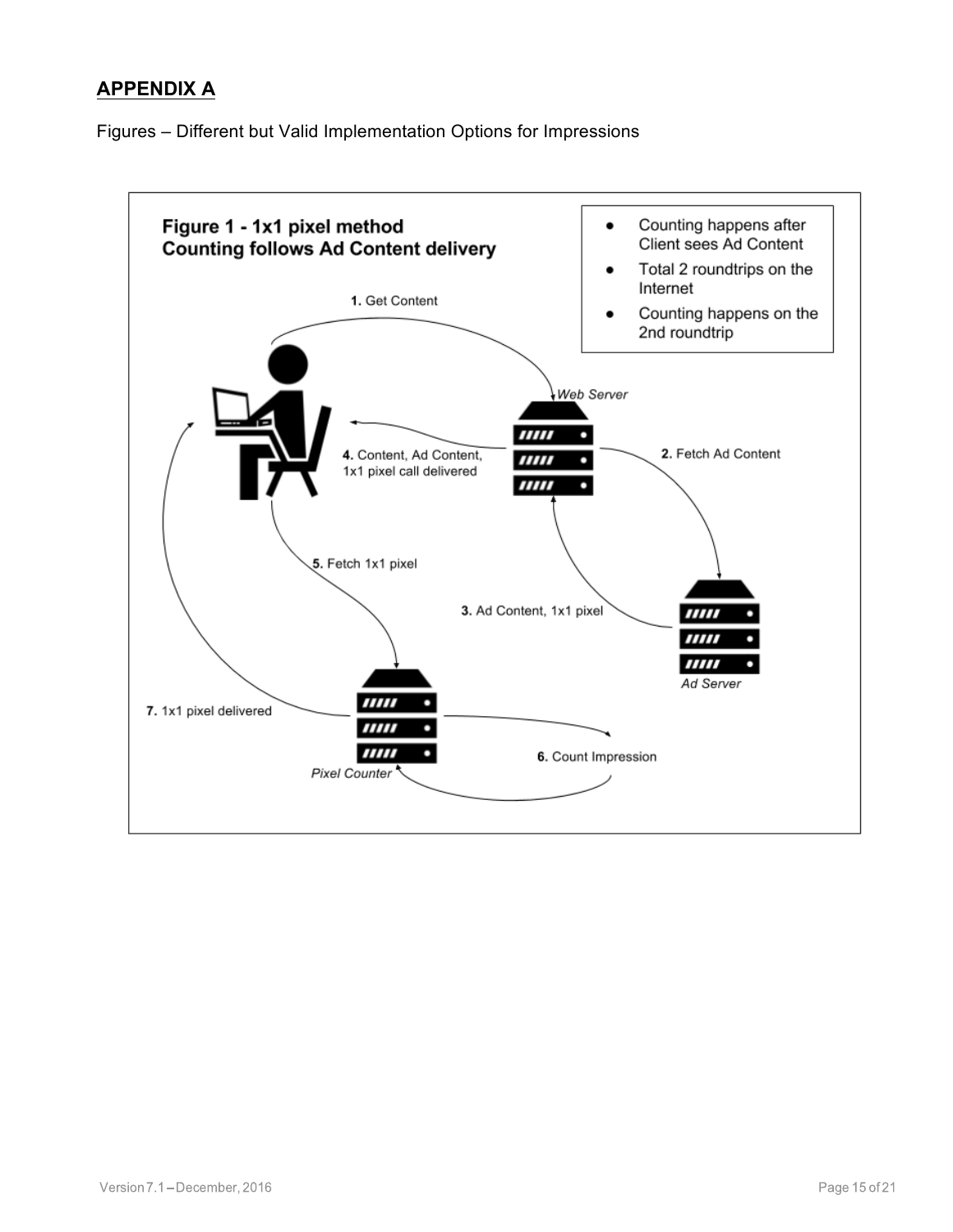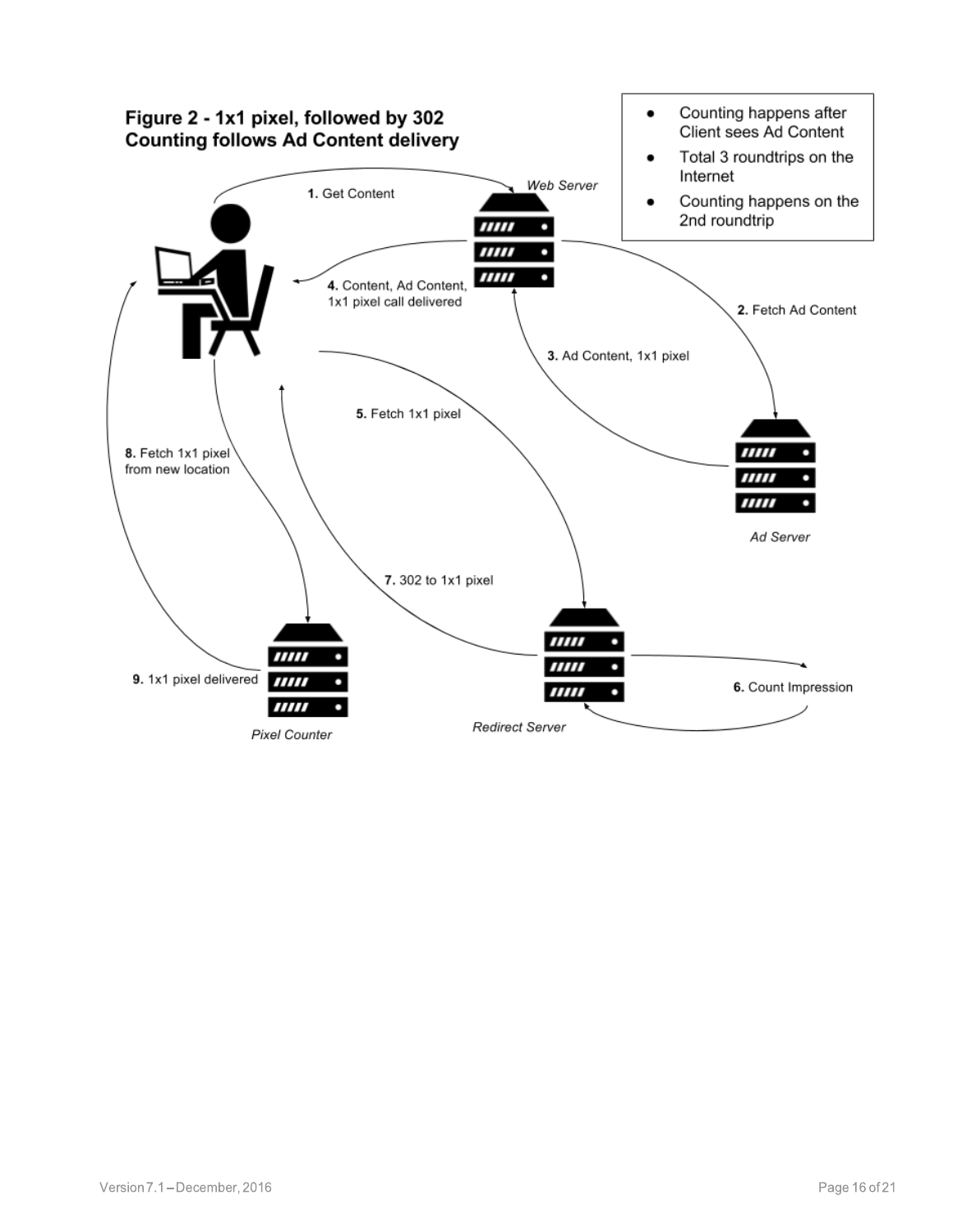

Pixel Counter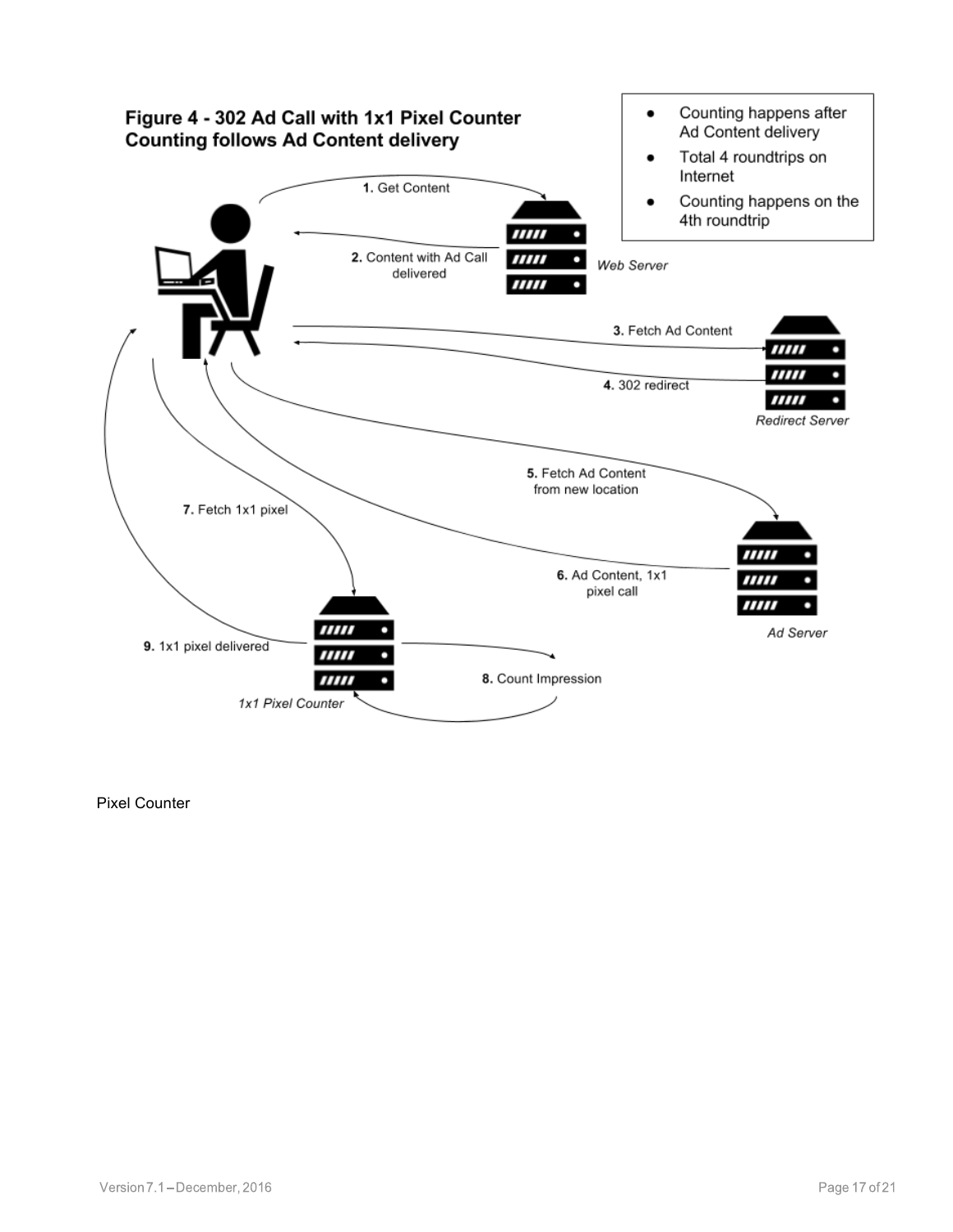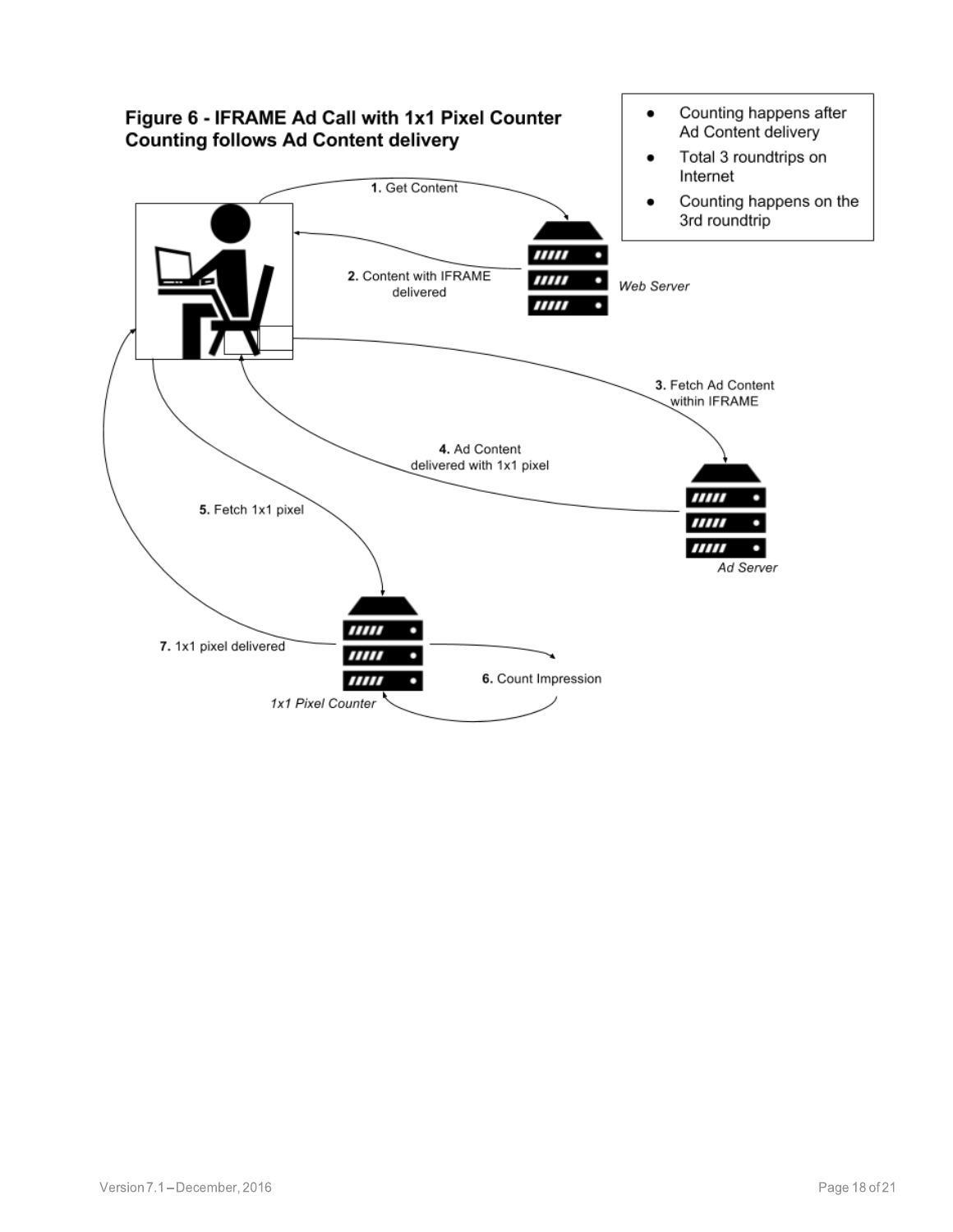## **APPENDIX B**

#### Page Measurement

While these guidelines cover the measurement of ad-impressions, measurement organizations may also choose to measure and report page delivery. Pages are defined as measurement of responses from a web server to a page request from the user browser, which is filtered to remove invalid traffic and error codes prior to reporting, and is recorded at a point as late in the page load process as is possible and in consideration of removing situations that do not represent legitimate user-initiated page content.

Much of this activity is recorded at the content server level.

Good filtration procedures are critical to page-impression measurement. Additionally, consistent handling of auto-refreshed pages and other pseudo-page content (surveys, pop-ups, etc.) in defining a "page" and establishing rules for the counting process is also critical. These page-like items should be counted as follows:

- Pop-ups: ad impressions
- Interstitials: ad impressions
- Pop-unders: ad impressions
- Surveys: pages
- HTML Newsletters (if opened): pages if not solely advertising content, otherwise ad impressions
- Auto-Refreshed Pages: Site-set auto-refresh pages subject to the following criteria The measuring organization and user should consider: (1) whether the page is likely to be in background or minimized therefore diminishing the opportunity to view. If the content-type is likely to be in background or minimized while in use or the organization cannot determine whether minimization has occurred, these auto-refreshed pages may be assessed and or valued differently, and (2) that the refresh rate is reasonable based on con- tent type. Userset auto refresh – Generally counted as pages.
- Frames: pages; organizational rules should be developed for converting frame loads into pages and these rules should be disclosed. One acceptable method is to identify a frame, which contains the majority of content and count a page only when this dominant frame is loaded. These items should be separately identified and quantified within page-impression totals. Significant disaggregated categories should be prominently displayed.

Ads not served by an ad-serving system (i.e., ads embedded in page content) are generally counted by the same systems that derive pages or through the use of "beacon" technologies. In all cases, ads not served by ad-serving systems should be counted, but be disaggregated for reporting purposes from other impressions.

Media companies and ad serving organizations should disclose their page count process to buyers and other users of the page count data via a description of methodology.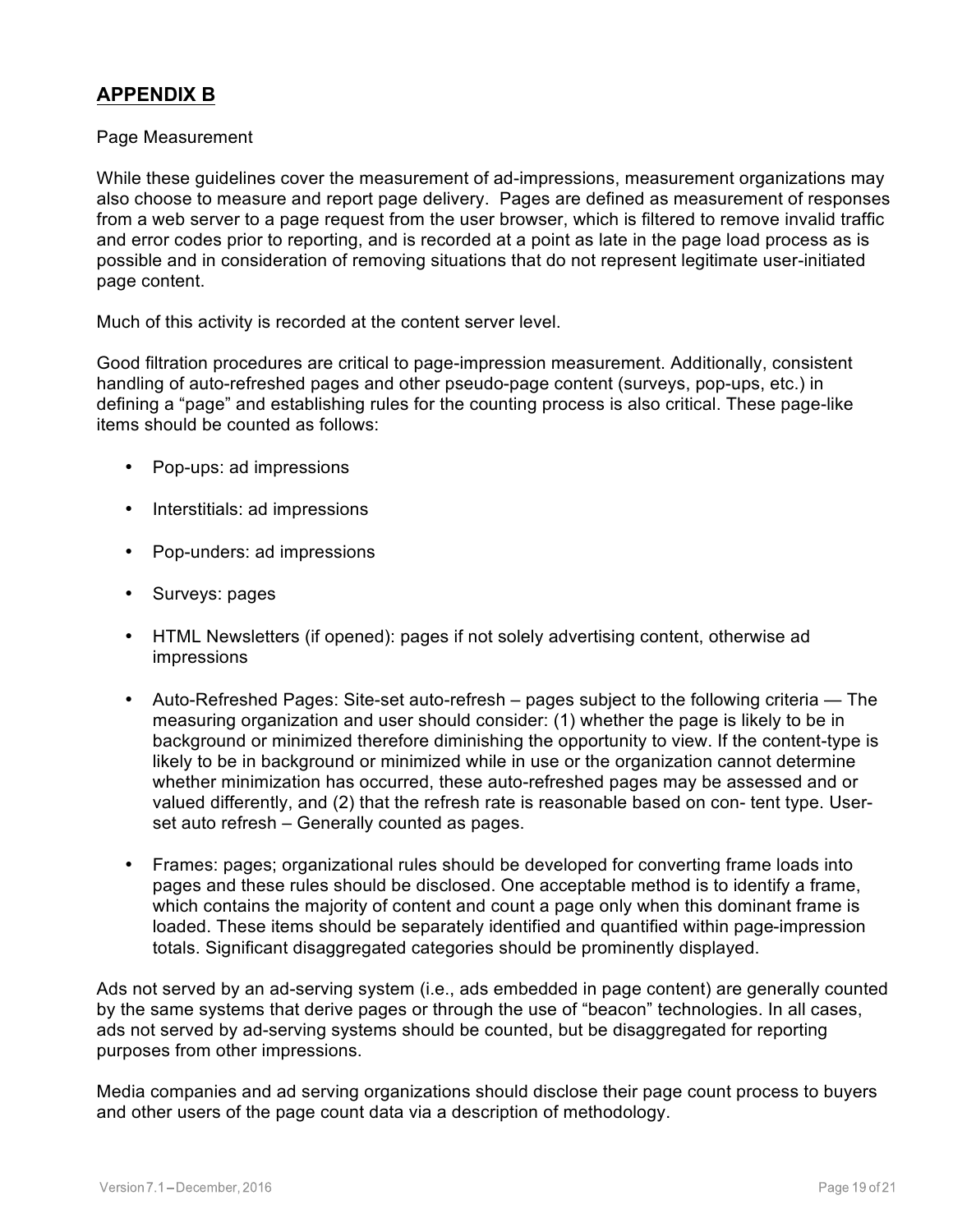## **APPENDIX C**

#### MRC Digital Advertising Measurement Technical and Transparency Best Practices

Given some of the difficult measurement changes as well as the overall complexity of the advertising environment and the myriad of practices employed by participants in the digital advertising ecosystem, certain best practices should be followed to support valid, reliable and effective measurement.

**Principles** 

- Participation is Voluntary
	- o Applicable to Media Seller Organizations
	- o Applicable to Measurement Vendors
	- o Applicable to Media Buy-Side Organizations, See Specific Section
- Foster Accuracy and Transparency in Measurement
	- o Exercise Professional Care in Discharging Measurement Related Activities
	- o Continuous Improvement Mind-Set
- Seek to Accredit Measurement Functions that Impact Monetization, Use Accredited Products where Available
	- o Comply with Applicable Industry Measurement Guidelines
	- $\circ$  If Accredited, also Comply with MRC Voluntary Code of Conduct (VCOC)
	- Support IVT/Fraud Detection and Filtration Processes
		- o MRC IVT Guidelines
		- o TAG Activities
			- § Fostering Centralized Tools and Communication about Fraud, IVT, Piracy, Misappropriated Content
			- Apply TAG Anti-Malware Principles

Measurement Interactions and Communication

- Transparency of Audience Extension Traffic Sourcing
	- o Pass Information, Disclosure
- Transparency of Incentivized Browsing
	- o Pass Information, Disclosure
- Collecting Measurement-Relevant Information
	- o Pass Information, Disclosure
		- **•** Auto-Play Video
		- **•** Auto-Refresh
		- Forced Duration Situations
		- § Detection and Response Techniques Employed for Ad-Blocking
- Facilitate and Use Back-Up Creative, when Original Creative Cannot be Served
	- o Segregate and Disclose Frequency
- Responsible Use of Browser/Application Tools
	- o Page Visibility API
	- o Flash Throttle (specific data elements)
	- o Use of MRAID, VPAID and VAST and version
	- o Protecting Security of Measurement Communication -- Encryption, etc.
	- o Pre-fetch and Pre-render Considerations
	- o Cash Busting Techniques
- Minimize Piggy-Back Tagging
	- o Reduce/Minimize Tagging-Related Latency
- Consideration of User Experience